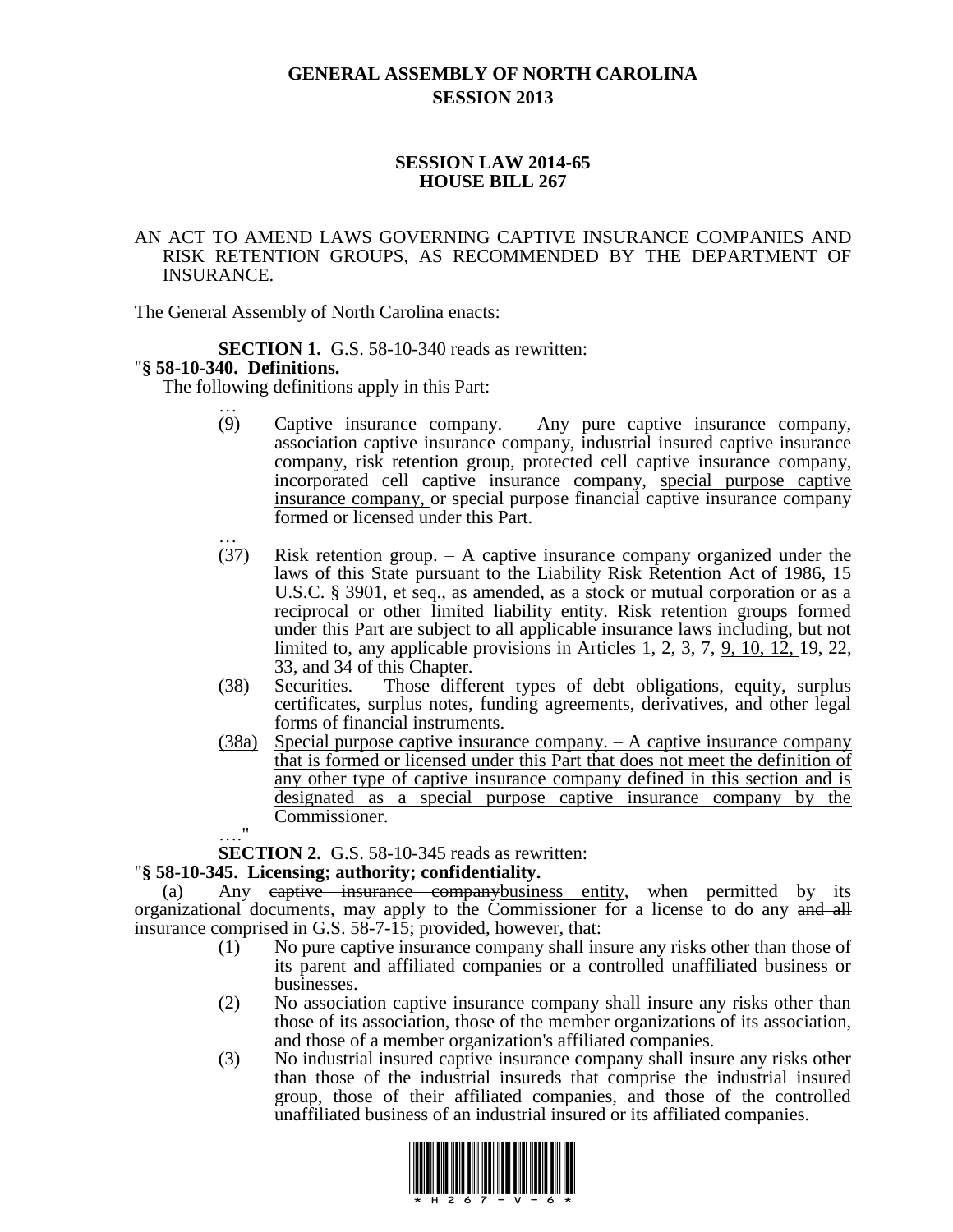- (4) No risk retention group shall insure any risks other than those of its members and owners.
- (5) No captive insurance company shall provide personal motor vehicle or homeowner's insurance coverage or any component thereof.
- (6) No captive insurance company shall accept or cede reinsurance except as provided in G.S. 58-10-445 and G.S. 58-10-605.
- (7) No captive insurance company shall provide accident and health insurance on a direct basis.
- (8) No captive insurance company shall provide workers' compensation and employer's liability insurance on a direct basis.
- (9) No captive insurance company shall provide life insurance or annuities on a direct basis.
- (10) A special purpose captive insurance company may provide insurance or reinsurance or both for risks as approved by the Commissioner.

…

(c) In order to receive a license to issue policies of insurance as a captive insurance company in this State, an applicant business entity shall meet all of the following requirements:

- (1) The applicant business entity shall submit its organizational documents to the Commissioner. If the Commissioner approves the organizational documents, then the Commissioner shall issue a lettercertificate to the applicant business entity certifying the Commissioner's approval. The applicant business entity shall submit the organizational documents, along with a copy of the approval lettercertificate of approval issued by the Commissioner, and the required filing fees for organizational documents prescribed by North Carolina law to the Secretary of State for filing. Upon filing the organizational documents, the Secretary of State shall issue a certificate of filing to the applicant.applicant business entity. The applicant business entity shall submit a copy of the certificate of filing relative to the applicant's applicant business entity's organizational documents issued by the Secretary of State to the Commissioner.
- … (6) No less than the amount required by  $\overline{G.S. 58-10-370}$  G.S. 58-10-370, in a form acceptable to the Commissioner, shall be paid in byinto the applicant business entity and deposited with the Commissioner. In the alternative, an irrevocable letter of credit in that amount and acceptable to the Commissioner shall be filed with the Commissioner.entity.
- (7) The applicant business entity shall submit to the Commissioner for approval a description of the coverages, deductibles, coverage limits, and rates, together with such additional information as the Commissioner may require.

(d) Whenever a captive insurance company desires to amend the organizational documents submitted pursuant to subdivision (c)(1) of this section, the company shall submit the amended organizational documents to the Commissioner. If the Commissioner approves the amendment, then the Commissioner shall issue a lettercertificate to the applicant company certifying the Commissioner's approval. The applicant business entity company shall submit the organizational documents, along with a copy of the approval lettercertificate of approval issued by the Commissioner, and the required filing fees for organizational documents prescribed in North Carolina law to the Secretary of State for filing. Upon filing the organizational documents, the Secretary of State shall issue a certificate of filing to the applicant.company. The applicant company shall submit a copy of the certificate of filing relative to the applicant'scompany's organizational documents issued by the Secretary of State to the Commissioner. …

 $(f)$  Information submitted pursuant to this subsections is confidential and may be made public by the Commissioner or the Commissioner's designee only upon an order of a court of competent jurisdiction except:

- (1) This subdivision subsection shall not apply to any risk retention group.
- (2) The Commissioner shall have the discretion to disclose such information to a public official having jurisdiction over the regulation of insurance in another state, provided that: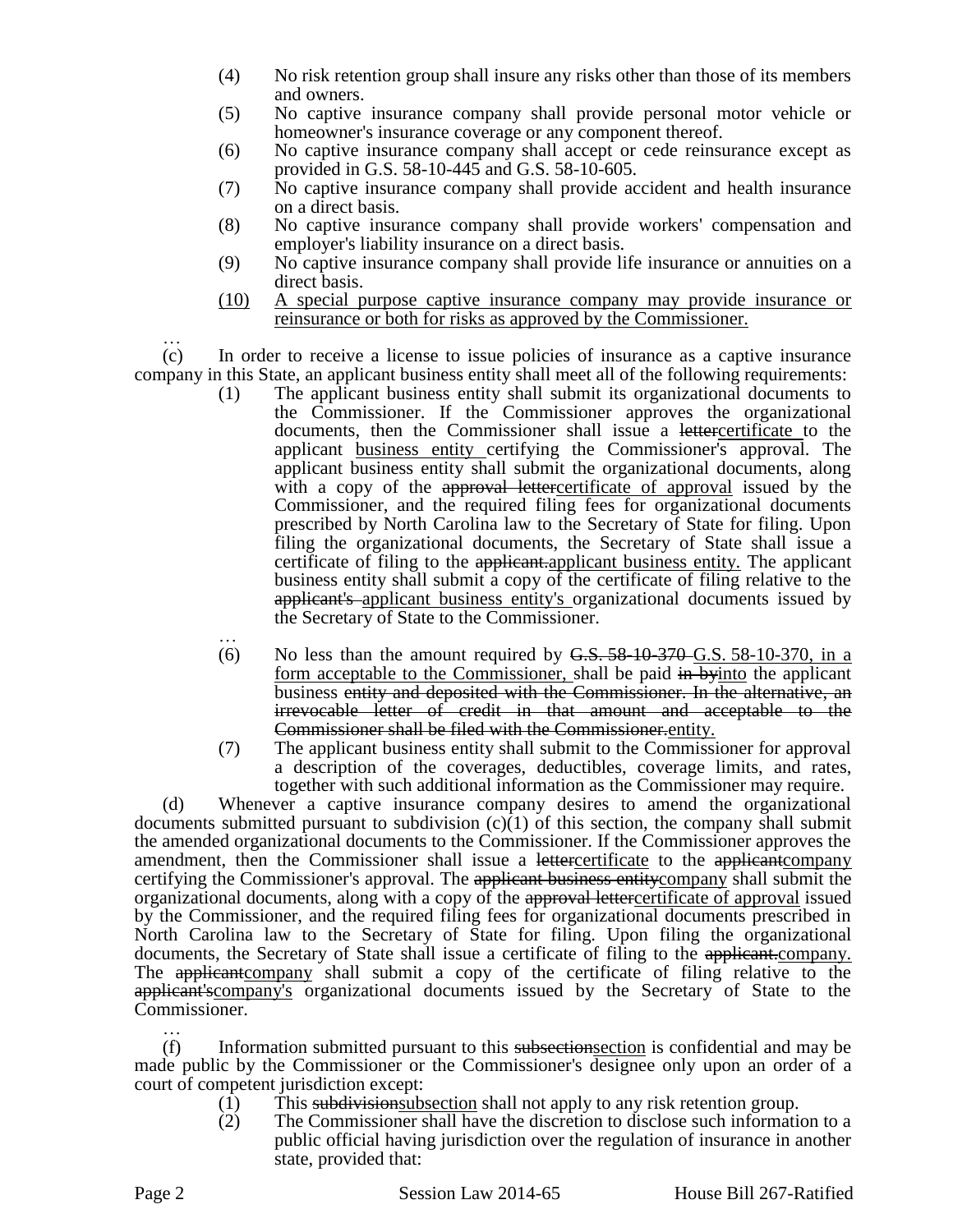- a. The public official agrees in writing to maintain the confidentiality of such information; and
- b. The laws of the state in which the public official serves require the information to be and to remain confidential.
- (3) Organizational documents filed with the Secretary of State shall continue to be nonconfidential public records in the Secretary of State's office.

…."

### **SECTION 3.** G.S. 58-10-360 reads as rewritten:

#### "**§ 58-10-360. Designation of captive manager.**

Before licensing, captive insurance companies the applicant business entity shall report in writing to the Commissioner the name and address of the manager designated to manage the captive insurance company. The Commissioner shall approve the captive manager and may require the submission of additional information regarding the proposed captive manager in a form and manner as the Commissioner may designate."

**SECTION 4.** G.S. 58-10-365 reads as rewritten:

### "**§ 58-10-365. Names of companies.**

No applicant business entity or captive insurance company shall adopt a name that is the same, deceptively similar, or likely to be confused with or mistaken for any other existing business name registered in this State nor any name likely to mislead the public. Any name adopted by an applicant business entity or a captive insurance company shall comply with the requirements of State law."

**SECTION 5.** G.S. 58-10-370 reads as rewritten:

### "**§ 58-10-370. Capital and surplus requirements.**

(a) No captive insurance companyapplicant business entity shall be issued a license unless it possesses and maintains unimpaired paid-in capital and surplus of:

- (1) In the case of a pure captive insurance company, not less than two hundred fifty thousand dollars (\$250,000) or such other amount determined by the Commissioner.
- (2) In the case of an association captive insurance company, not less than five hundred thousand dollars (\$500,000).
- (3) In the case of an industrial insured captive insurance company, not less than five hundred thousand dollars (\$500,000).
- (4) In the case of a risk retention group, not less than one million dollars (\$1,000,000).
- (5) In the case of a protected cell captive insurance company, not less than two hundred fifty thousand dollars (\$250,000).
- (6) In the case of a special purpose captive insurance company, not less than two hundred fifty thousand dollars (\$250,000).

(b) The Commissioner may prescribe additional capital and surplus based upon the type, volume, and nature of insurance business to be transacted.

(c) Capital and surplus required by subsections (a) and (b) of this section shall be in the form of eash or ancash, securities approved by the Commissioner, a clean irrevocable letter of credit issued by a bank approved by the Commissioner. Commissioner, or other form approved by the Commissioner."

**SECTION 6.** G.S. 58-10-395 reads as rewritten:

### "**§ 58-10-395. Change of business.**

(a) Any material change in a captive insurance company's business planplan of operation that was filed with the Commissioner at the time of initial application and any subsequent amendment of the plan requires prior approval from the Commissioner.

(b) Any change in any other information filed with the application must be filed with the Commissioner within 60 days but does not require prior approval."

**SECTION 7.** G.S. 58-10-400 reads as rewritten:

### "**§ 58-10-400. Insurance manager and intermediaries.**

No person shall act in or from this State as a managing general agent, producer, or reinsurance intermediary for captive business without the authorization of the Commissioner. Application for such authorization must be on a form prescribed by the Commissioner.Commissioner."

**SECTION 8.** G.S. 58-10-405 reads as rewritten: "**§ 58-10-405. Annual reports.**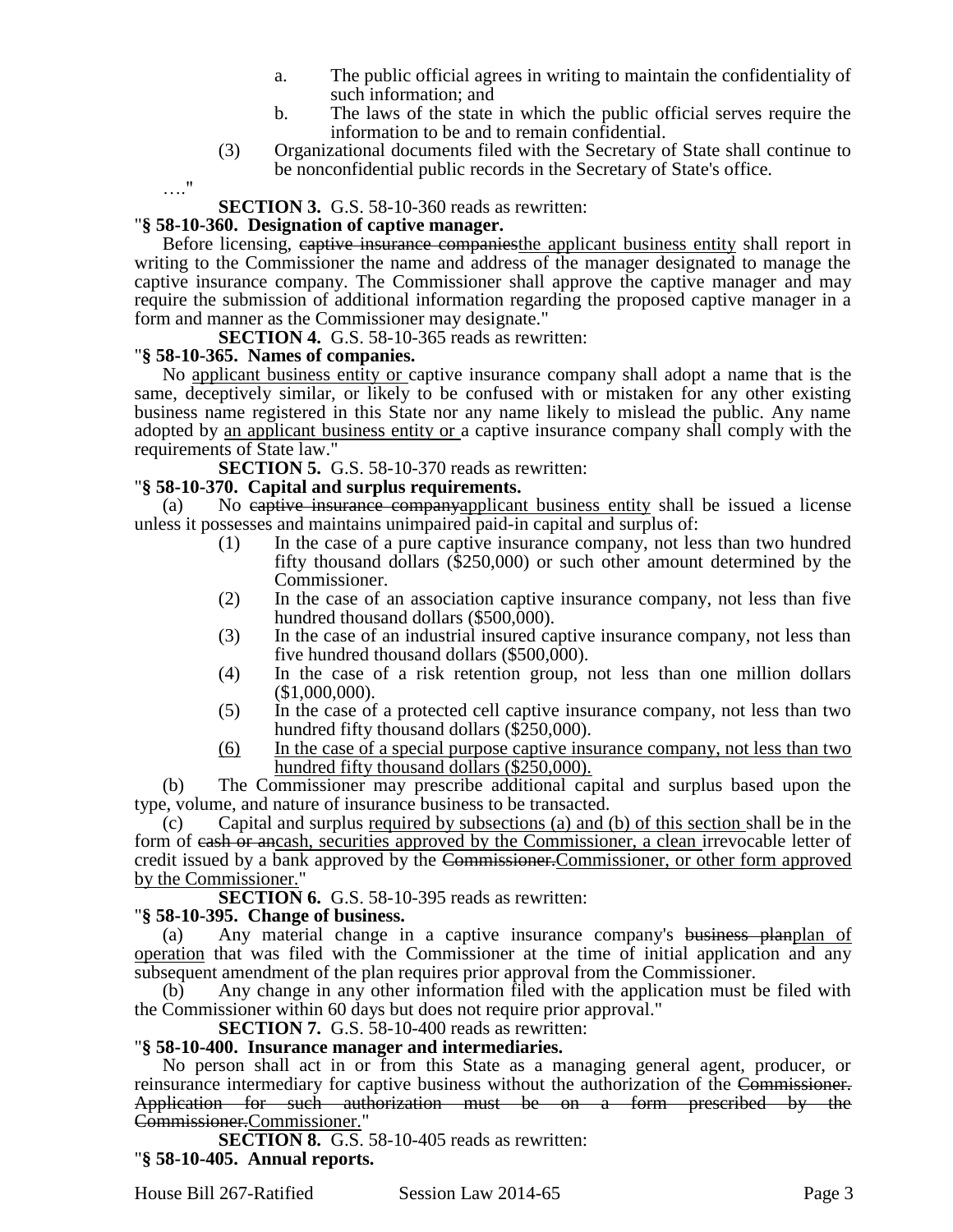(a) No captive insurance companies shall be required to make any annual report to the Commissioner except as provided in this Part.

(b) Prior to March 1 of each year, and prior to March 15 of each year in the case of pure captive insurance companies or industrial insured captive insurance companies, each captive insurance company shall submit to the Commissioner a report of its financial condition, verified by oath of two of its executive officers. Each captive insurance company shall report using generally accepted accounting principles, unless the Commissioner requires, approves, or accepts the use of statutory accounting principles or other comprehensive basis of accounting. The Commissioner may require, approve, or accept any appropriate or necessary modifications of the statutory accounting principles or other comprehensive basis of accounting for the type of insurance and kinds of insurers to be reported upon. The Commissioner may require additional information to supplement such report. Except as otherwise provided, each risk retention group and association captive insurance company shall file its report in the form required by G.S. 58-2-165, and each risk retention group and association captive insurance company shall comply with the requirements set forth in G.S. 58-4-5. All other captive insurance companies shall report on forms adopted by the Commissioner. G.S. 58-10-345(f) shall apply to each report filed pursuant to this section. Branch captive insurance companies shall file the report required by this section unless otherwise required by G.S. 58-10-545. Special Purpose Financial Captive insurance companies shall report in accordance with G.S. 58-10-625.

(c) A pure captive insurance companycompany, a special purpose captive insurance company, or an industrial insured captive insurance company may make written application to the Commissioner for filing the required report on an alternative reporting date based on the company's fiscal year-end. If an alternative reporting date is granted by the Commissioner, then:

- $(1)$  The annual report is due 75 days after the fiscal year-end.<br> $(2)$  In order to provide sufficient detail to support the prem
- In order to provide sufficient detail to support the premium tax return, the pure captive insurance company or industrial insured captive insurance company shall file, prior to March 15 of each year for each calendar year-end, pages 1, 2, 3, and 5 of the "Captive Annual Statement; Pure or Industrial Insured," verified by oath of two of its executive officers.then the annual report is due 75 days after the fiscal year-end."
- **SECTION 9.** G.S. 58-10-415 reads as rewritten:

# "**§ 58-10-415. Annual audit and actuarial certification.**

(a) All captive insurance companies with the exception of risk retention groups shall have an annual audit by an independent certified public accountant and shall file such audited financial report with the Commissioner on or before June 30 for the prior calendar year. Risk retention groups shall comply with Parts 6 and 7 of Article 10 of this Chapter instead of this section.

(b) Captive insurance companies that have received approval to report on other than a calendar year basis pursuant to G.S. 58-10-405 shall file such statements within 180 days after the end of their fiscal year.

(c) Captive insurance companies with less than one million two hundred thousand dollars (\$1,200,000) in written premium may make a written request for exemption from the annual audit requirement. Such request must be made at least 90 days prior to the captive insurance company's fiscal year-end or as otherwise required by the Commissioner. Requests will be considered on a case-by-case basis and may be subject to the Commissioner receiving an annual audit of the captive insurance company's parent company in lieu of the annual audit of the captive insurance company.

(c1) Extensions of the due dates for filings required by this section may be granted by the Commissioner for 30-day periods upon a showing by the captive insurance company and its independent certified public accountant of the reasons for requesting an extension and determination by the Commissioner of good cause for the extension. The request for extension must be received in writing not less than 10 days before the due date and in sufficient detail to permit the Commissioner to make an informed decision with respect to the requested extension.

 $(c2)$  G.S. 58-10-345(f) shall apply to all information filed pursuant to this section.

(d) The annual audit report shall be considered part of the captive insurance company's annual report of financial condition except with respect to the date by which it must be filed with the Commissioner. The annual audit shall consist of the following: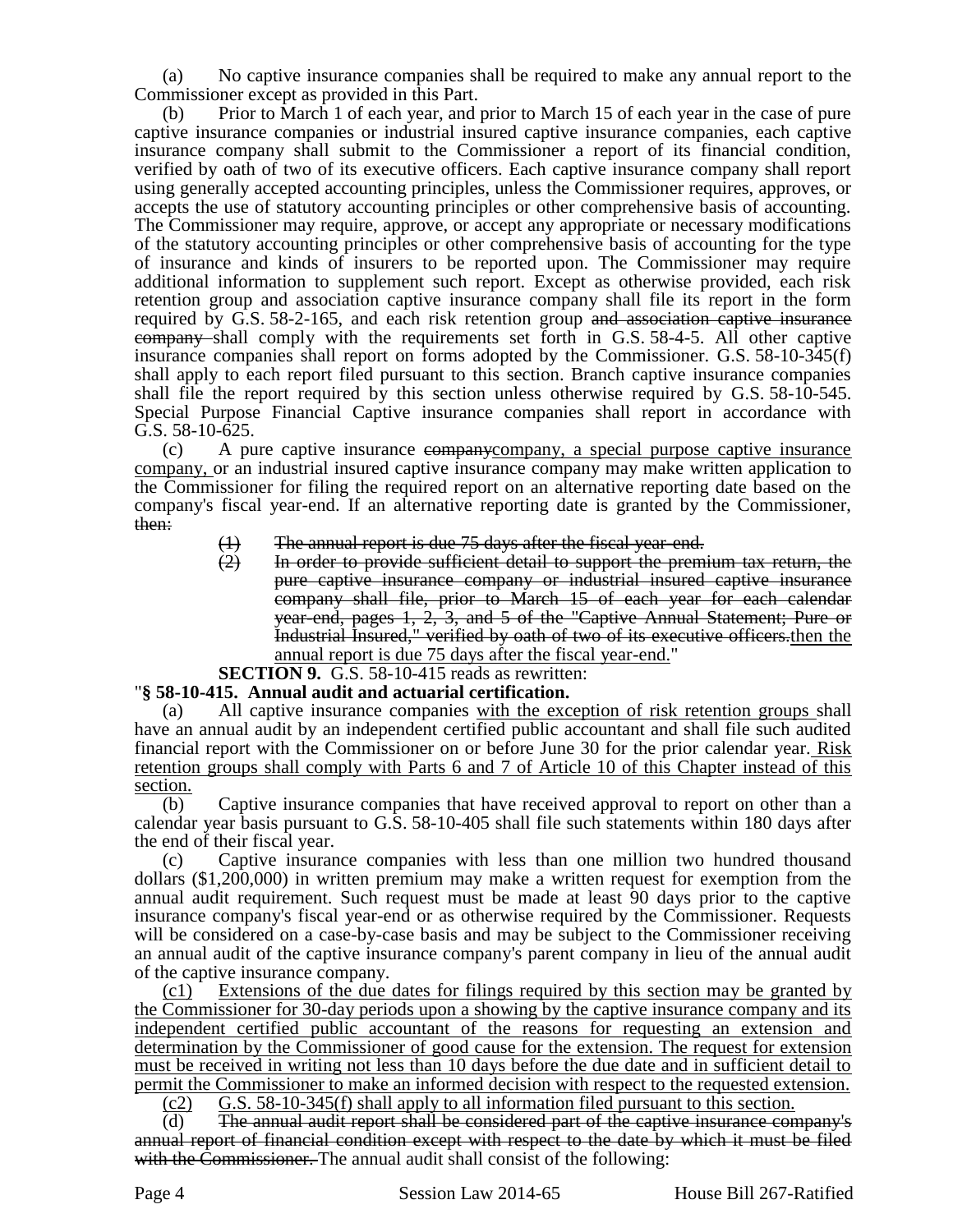(1) Opinion of independent certified public accountant. – Financial statements furnished pursuant to this section shall be audited by independent certified public accountants in accordance with generally accepted auditing standards as determined by the American Institute of Certified Public Accountants or statutory accounting principles in accordance with the NAIC Accounting Practices and Procedures Manual in effect for the period covered by the report. The opinion of the independent certified public accountant shall cover all years presented. The opinion shall be addressed to the captive insurance company on stationery of the accountant showing the address of issuance and shall be signed and dated.

Annual audited financial report. –The annual audited financial report shall include the following:

- a. Financial statements. Financial statements shall be prepared in accordance with generally accepted accounting principles, unless the Commissioner requires, approves, or accepts the use of statutory accounting principles or other comprehensive basis of accounting, with useful or necessary modifications or adaptations required, approved or accepted by the Commissioner, and shall be audited by an independent certified public accountant in accordance with generally accepted auditing standards as determined by the American Institute of Certified Public Accountants. The Commissioner may require that the financial statement be supplemented by additional information.
- b. Notes to financial statements. The notes to financial statements shall be those required by generally accepted accounting principles, or as otherwise approved by the Commissioner, and shall also include a reconciliation of differences, if any, between the audited financial report and the report of the captive insurance company's financial condition filed with the Commissioner in accordance with G.S. 58-10-405(b).
- c. Related required auditor communications. Copies of related required auditor communications in accordance with generally accepted auditing standards.
- (2) Report of evaluation of internal controls. This report shall include an evaluation of the internal controls of the captive insurance company relating to the methods and procedures used in the securing of assets and the reliability of the financial records, including, but not limited to, such controls as the system of authorization and approval and the separation of duties. The review shall be conducted in accordance with generally accepted auditing standards or statutory accounting principles and the report filed with the Commissioner. An exemption from this evaluation may be granted on a case-by-case basis upon written request to the Commissioner.

Certified public accountant's affirmation. – The certified public accountant shall furnish a written statement in the engagement letter or other document submitted to the captive insurance company that the certified public accountant is aware of and will comply with the responsibilities imposed by G.S.  $58-10-420(b)$  and G.S.  $58-10-420(c)$ .

- (3) Accountant's letter of qualifications. The accountant shall furnish the captive insurance company, for inclusion in the filing of the audited annual report, a letter stating:
	- a. That the accountant is independent with respect to the captive insurance company and conforms to the standards of the profession as contained in the Code of Professional Ethics, pronouncements of the American Institute of Certified Public Accountants, and pronouncements of the Financial Accounting Standards Board.
	- b. The general background and experience of the staff engaged in the audit, including the experience in auditing captives or other insurance companies.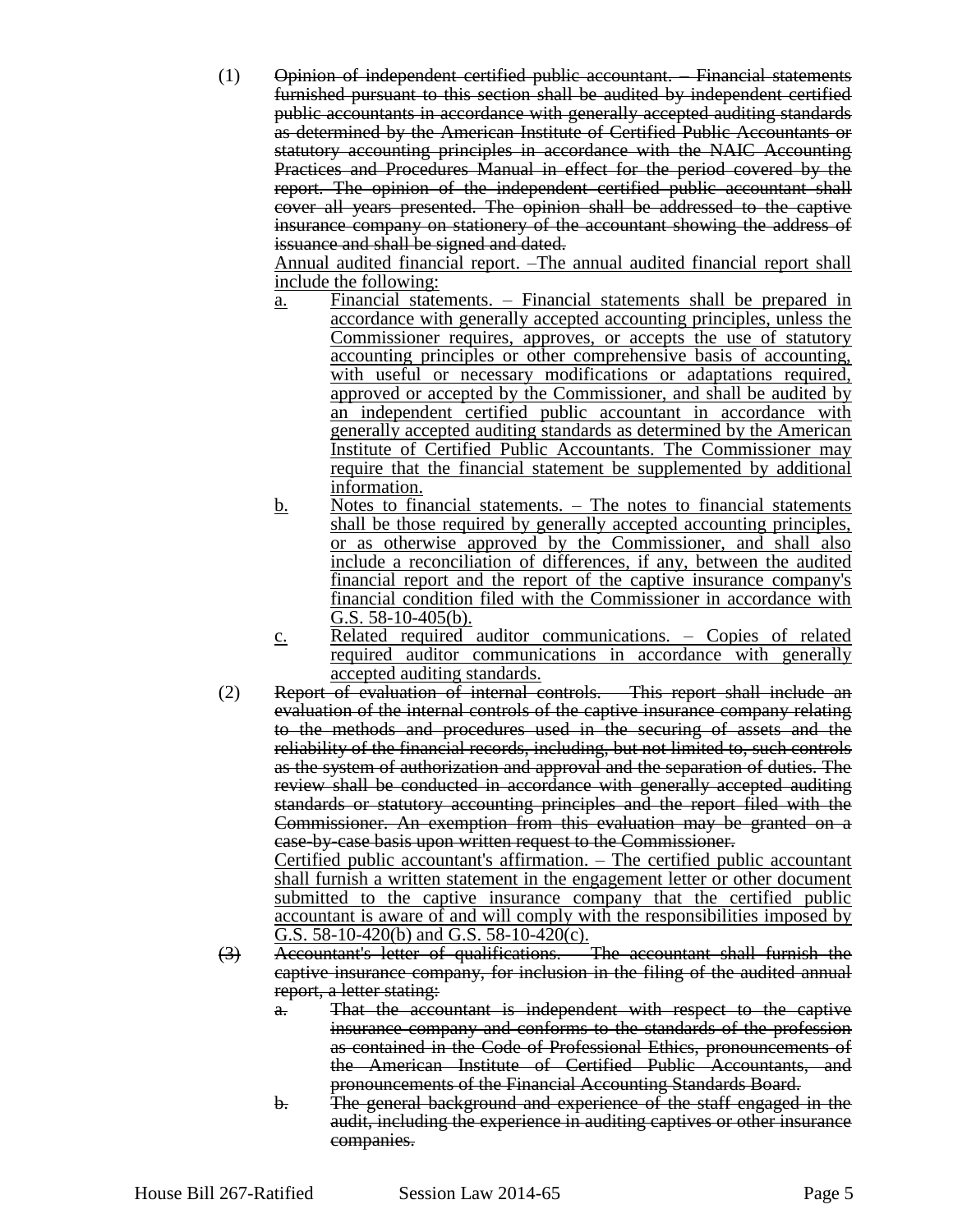- c. That the accountant understands that the audited annual report and the accountant's opinions thereon will be filed in compliance with this section with the Commissioner.
- d. That the accountant consents to the requirements of G.S. 58-10-420(b) and (c) and that the accountant consents and agrees to make available for review by the Commissioner, the Commissioner's appointed agent, or other designee the work papers as defined in G.S. 58-10-420(c).
- e. That the accountant is properly licensed by an appropriate state licensing authority and that he or she is a member in good standing of the American Institute of Certified Public Accountants.
- (4) Financial statements. Statements required shall be as follows:
	- a. Balance sheets reporting assets, liabilities, capital, and surplus.
		- b. Statements of operations.
		- e. Statements of cash flow.<br>d. Statements of changes in
		- Statements of changes in capital and surplus.
		- e. Notes to financial statements. The notes to financial statements shall be those required by generally accepted accounting principles, or as required by any other comprehensive basis of accounting in use by the captive insurance company and approved by the Commissioner, and shall include:
			- 1. A reconciliation of differences, if any, between the audited financial report and the report of its financial condition filed with the Commissioner in accordance with G.S. 58-10-405(b).
			- 2. A summary of ownership and relationship of the captive insurance company and all affiliated corporations or companies insured by the captive insurance company.
			- 3. A narrative explanation of all material transactions and balances with the captive insurance company.
- (5) Certification of loss reserves and loss expense reserves. The annual auditaudited financial report shall be filed with a Statement of Actuarial Opinion evaluating the captive insurance company's loss reserves and loss expense reserves. The individual who prepares the Statement of Actuarial Opinion shall be a Fellow of the Casualty Actuarial Society, a member in good standing of the American Academy of Actuaries, or an individual who has demonstrated competence in loss reserve evaluation to the Commissioner. Certification shall be in such form as the Commissioner deems appropriate."

# **SECTION 10.** G.S. 58-10-420 reads as rewritten:

# "**§ 58-10-420. Independent certified public accountants.**

(a) A captive insurance company, after becoming subject to this Part, shall within 60 days report to the Commissioner in writing, the name and address of the independent certified public accountant retained to conduct the annual audit set forth in G.S. 58-10-415.

(b) A captive insurance company shall require its independent certified public accountant to immediately notify in writing an officer and all members of the board of directors of the captive insurance company of any determination by the independent certified public accountant that the captive insurance company has materially misstated its financial condition in its report to the Commissioner as required in G.S. 58-10-405. The independent certified public accountant shall furnish such notification to the Commissioner within five working days of notifying the captive insurance company.A captive insurance company receiving a notification pursuant to this subsection shall forward a copy of the notification to the Commissioner within five business days after receipt of the notification and shall provide the independent certified public accountant with proof that the notification was forwarded to the Commissioner. If the independent certified public accountant fails to receive the proof within the five-day period required by this subsection, the independent certified public accountant shall within the next five business days submit a copy of the notification to the Commissioner.

(c) A captive insurance company shall require its independent certified public accountant to make available for review by the Commissioner or his or her appointed agent the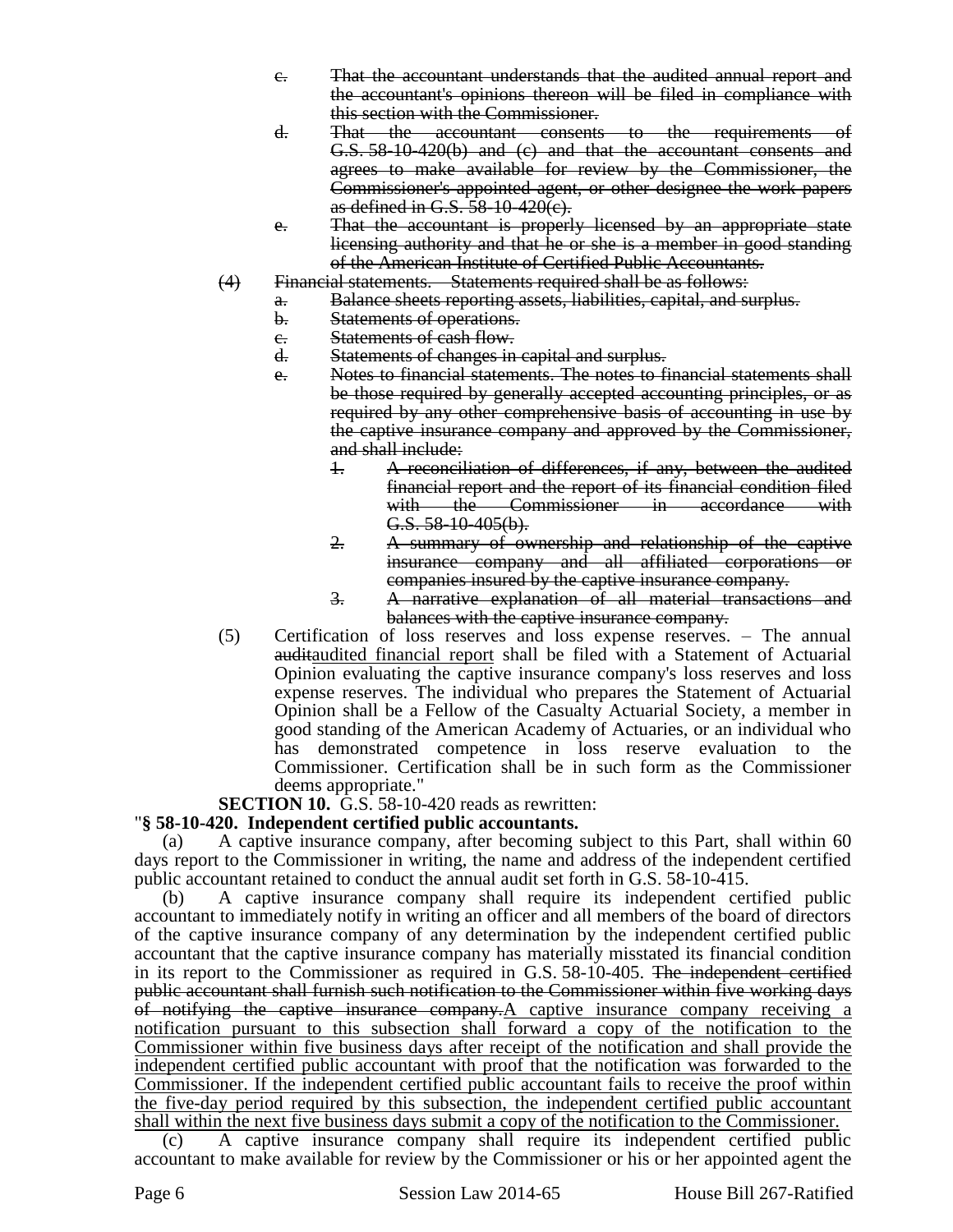work papers prepared in the conduct of the audit of the captive insurance company. The captive insurance company shall require that the independent certified public accountant retain the audit work papers for a period of not less than five years after the period reported upon. The aforementioned review by the Commissioner shall be considered an examination, and all working papers obtained during the course of such examination shall be confidential. The captive insurance company shall require that the independent certified public accountant provide copies, in such form as the Commissioner deems appropriate, of any of the working papers which the Commissioner considers relevant. Such working papers may be retained by the Commissioner. "Work papers" as referred to in this section include, but are not necessarily limited to, schedules, analyses, reconciliations, abstracts, memoranda, narratives, flow charts, copies of captive insurance company records, or other documents prepared or obtained by the independent certified public accountant and the independent certified public accountant's employees in the conduct of their audit of the captive insurance company.

The lead audit partner may not act in that capacity for more than five consecutive years. For purposes of this subsection, lead audit partner means the partner having primary responsibility for the audit. The person shall be disqualified from acting in that or similar capacity for the captive insurance company for a period of five consecutive years. A captive insurance company may make application to the Commissioner for relief from the above rotation requirement on the basis of unusual circumstances. This application should be made at least 30 days before the end of the calendar year. The Commissioner may consider the following factors in determining if the relief should be granted:

- (1) Number of partners, expertise of the partners, or the number of insurance clients in the firm;
- (2) Premium volume of the captive insurance company; or
- (3) Number of jurisdictions in which the insurer transacts business.

(e) Risk retention groups shall comply with Part 7 of Article 10 of this Chapter instead of this section."

**SECTION 11.** G.S. 58-10-425 reads as rewritten:

### "**§ 58-10-425. Deposit requirement.**

(a) Whenever the Commissioner deems that the financial condition of a captive insurance company warrants additional security beyond that required pursuant to G.S. 58-10-345(c)(6), theThe Commissioner may require a captive insurance company to maintain a deposit with the Commissioner additional cash or securities approved by the Commissioner or, alternatively, to furnish the Commissioner a clean irrevocable letter of credit issued by a bank chartered by the State or by a member bank of the Federal Reserve System and approved by the Commissioner.in a form and amount as the Commissioner may specify.

(b) A captive insurance company may receive interest or dividends from deposits held by the Commissioner or exchange the deposits for others of equal value with the approval of the Commissioner.

(c) If a captive insurance company discontinues business, the Commissioner shall return deposits held by the Commissioner only after being satisfied that all obligations of the captive insurance company have been discharged."

**SECTION 12.** G.S. 58-10-430 reads as rewritten:

### "**§ 58-10-430. Examinations.**

(a) Whenever the Commissioner determines it to be prudent, the Commissioner shall visit a captive insurance company and inspect and examine its affairs to ascertain its financial condition, its ability to fulfill its obligations, and whether it has complied with this Part. The expenses and charges of the examination shall be paid by the captive insurance company.

(b) G.S. 58-2-160 shall apply to examinations conducted under this section.

(c) All examination reports, preliminary examination reports or results, working papers, recorded information, documents, and copies thereof produced by, obtained by, or disclosed to the Commissioner or any other person in the course of an examination made under this section are confidential, are not subject to subpoena, and may not be made public by the Commissioner or an employee or agent of the Commissioner. Nothing in this subsection shall prevent the Commissioner from using such information in furtherance of the Commissioner's regulatory authority under this Chapter. The Commissioner shall have the discretion to grant access to such information to public officials having jurisdiction over the regulation of insurance in any other state or country or to law enforcement officers of this State or any other state or agency of the federal government at any time only if the officials receiving the information agree in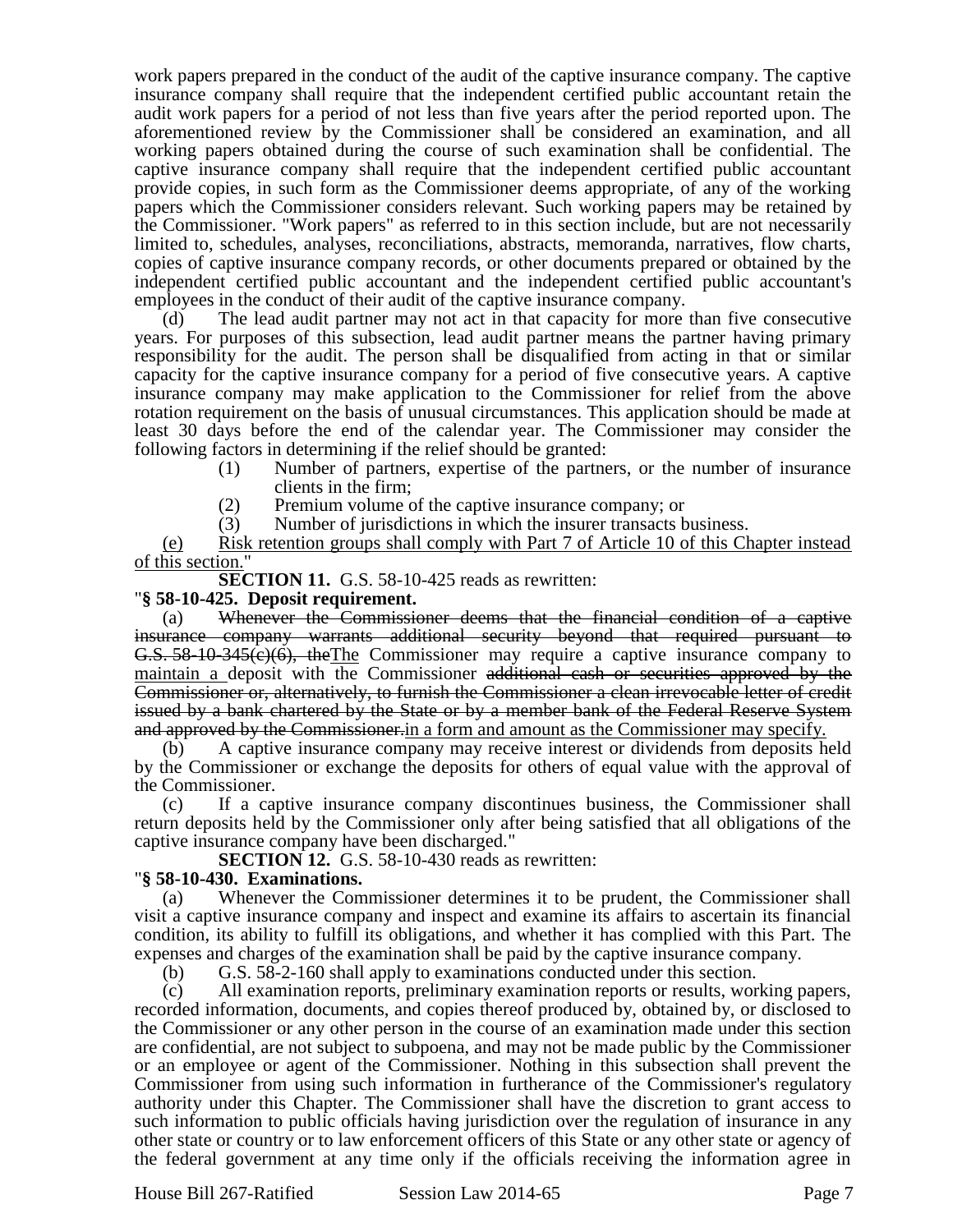writing to maintain the confidentiality of the information in a manner consistent with this subsection.

(d) Risk retention groups are not subject to this section and shall instead be examined in accordance with the Examination Law, G.S. 58-2-131 through G.S. 58-2-134."

**SECTION 13.** G.S. 58-10-440(b) reads as rewritten:

#### "**§ 58-10-440. Investment requirements.** …

(b) No pure captive insurance company, industrial insured captive insurance company, protected cell captive insurance company, incorporated cell captive insurance company, or special purpose captive insurance company, or special purpose financial captive insurance company shall be subject to any restrictions on allowable investments, provided that the Commissioner may prohibit or limit any investment that threatens the solvency or liquidity of any such company.

**SECTION 14.** G.S. 58-10-445 reads as rewritten:

### "**§ 58-10-445. Reinsurance.**

Any captive insurance company may provide reinsurance as authorized by this Chapter on risks ceded by any other insurer.

(b) Any captive insurance company may take credit for the reinsurance of risks or portions of risks ceded to reinsurers complying with this Chapter. If the reinsurer is licensed as a risk retention group, then the ceding risk retention group or its members must qualify for membership with the reinsurer. The Commissioner shall have the discretion to allow a captive insurance company to take credit for the reinsurance of risks or portions of risks ceded to an unauthorized reinsurer, after review, on a case-by-case basis. The Commissioner may require any documents, financial information, or other evidence that suchwill allow an unauthorized reinsurer will be able to demonstrate adequate security for its financial obligations.

(c) In addition to reinsurers authorized by this Chapter, a captive insurance company may take credit for the reinsurance of risks or portions of risks ceded to a pool, exchange, or association to the extent authorized by the Commissioner. The Commissioner may require any documents, financial information, or other evidence that such a pool, exchange, or association will be able to provide adequate security for its financial obligations. The Commissioner may deny authorization or impose any limitations on the activities of a reinsurance pool, exchange, or association that in the Commissioner's judgment are necessary and proper to provide adequate security for the ceding captive insurance company and for the protection and consequent benefit of the public at large.

# **SECTION 15.** G.S. 58-10-465 reads as rewritten:

# "**§ 58-10-465. Applicable provisions.**

(a) No provisions of this Chapter, other than those contained in this Part or as expressly provided in this Part, shall apply to captive insurance companies. Risk retention groups shall have the privileges and be subject to Article 22 of this Chapter in addition to the applicable provisions of this Part.

The Commissioner may exempt, by rule, regulation, or order, special purpose captive insurance companies, on a case by case basis, from provisions of this Chapter and any rules established under this Chapter that the Commissioner determines to be inappropriate given the nature of the risks to be insured."

**SECTION 16.** G.S. 58-10-510(o) reads as rewritten:

"(o) The business written by a protected cell captive insurance company, with respect to each protected cell, must be secured by one of the following methods:

- (1) Fronted by an insurance company licensed under the laws of any state.
- (2) Reinsured by a reinsurer authorized or approved by this State.
- (3) Secured by a trust fund in the United States for the benefit of policyholders and claimants, funded by an irrevocable letter of credit, or other arrangement that is acceptable to the Commissioner. The amount of security provided shall be no less than the reserves associated with those liabilities which are neither fronted nor reinsured, including reserves for losses, allocated loss adjustment expenses, incurred but not reported losses, and unearned premiums for business written through the participant's protected cell. The Commissioner may require the protected cell captive insurance company to increase the funding of any security arrangement established under this

….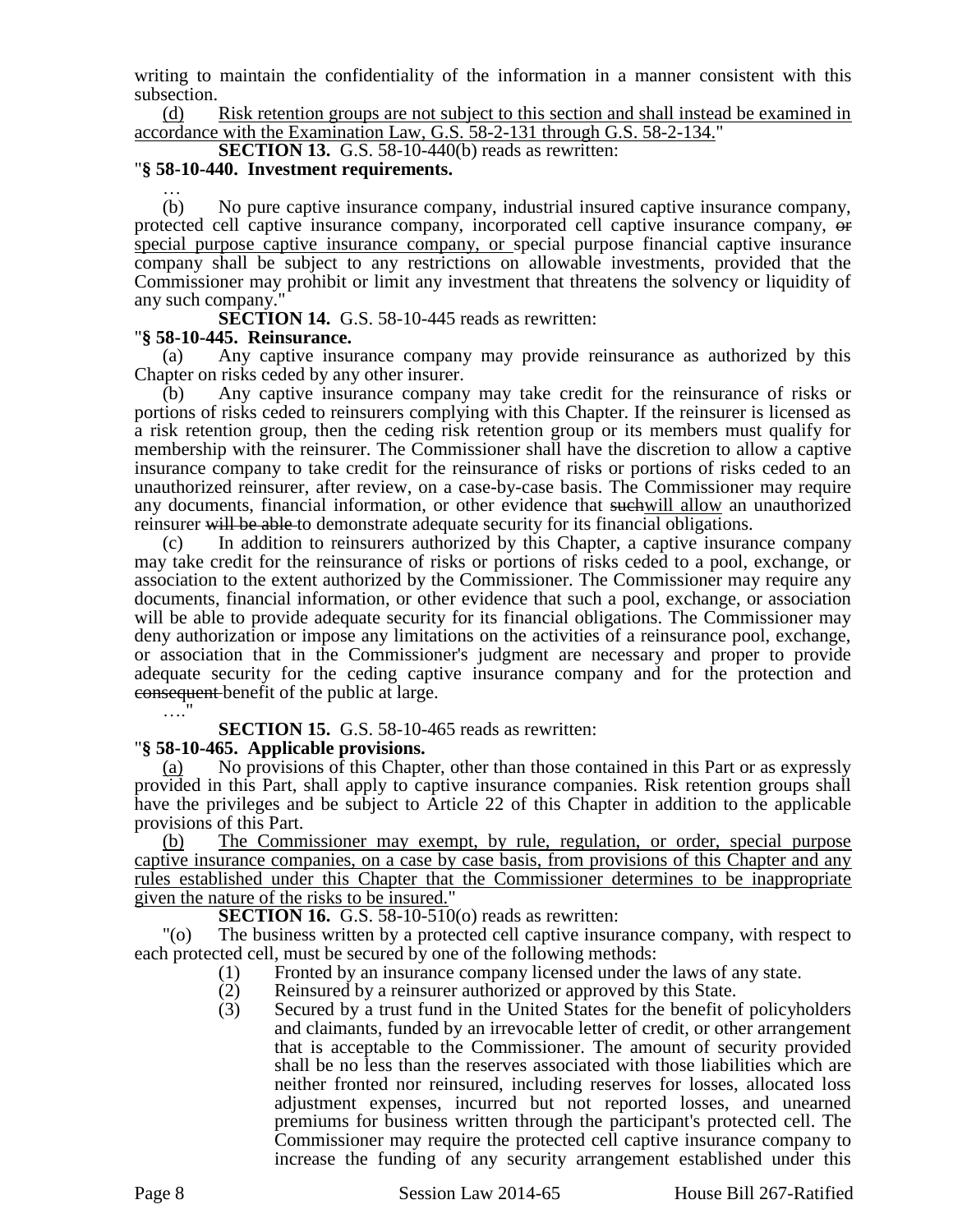subdivision. If the form of security is a letter of credit, the letter of credit shall be issued or confirmed by a bank approved by the Commissioner. A trust maintained pursuant to this subdivision shall be established in a form and upon such terms approved by the Commissioner."

**SECTION 17.** G.S. 58-10-520 reads as rewritten:

#### "**§ 58-10-520. Combining assets of protected cells.**

Notwithstanding G.S. 58-10-510, the assets of two or more protected cells may be combined for purposes of investment and such combination shall not be construed as defeating the segregation of such assets for accounting or other purposes. Protected cell captive insurance companies shall comply with the investment requirements contained in G.S. 58-7-167, 58-7-170, 58-7-172, 58-7-173, 58-7-178, 58-7-179, 58-7-180, 58-7-183, 58-7-185, 58-7-187, 58-7-188, 58-7-192, 58-7-193, 58-7-197, 58-7-200, and 58-7-205, as applicable; provided that compliance with such investment requirements shall be waived for protected cell captive insurance companies to the extent that credit for reinsurance ceded to reinsurers is allowed pursuant to G.S. 58-10-445 or to the extent otherwise deemed reasonable and appropriate by the Commissioner. Notwithstanding any other provision of this Chapter, the Commissioner may approve the use of alternative reliable methods of valuation and rating."

- S**ECTION 18.** G.S. 58-10-565(c) reads as rewritten:
- "(c) A complete SPFC application shall include the following:
	- … (5) An affidavit from the applicant SPFC verifying:
		- a. The applicant SPFC complies with this Part.
		- b. The applicant SPFC operates only pursuant to this Part.
		- c. The applicant SPFC's investment strategy reflects and takes into account the liquidity of assets and the reasonable preservation, administration, and asset management of such assets relative to the risks associated with the SPFC contract and the insurance securitization transaction.
		- d. The securities proposed to be issued, if any, are valid legal obligations that are either properly registered with the Commissioner or constitute an exempt security or form part of an exempt transaction.
	- (6) Any other statements or documents required by the Commissioner to evaluate and complete the licensing of the SPFC."

**SECTION 19.** G.S. 58-10-625 reads as rewritten:

#### "**§ 58-10-625. Changes in plan of operation; filing of audit and statement of operation; examinations.**

… (c) An SPFC shall report using statutory accounting principles, unless the Commissioner requires, approves, or accepts the use of generally accepted accounting principles or other comprehensive basis of accounting. In each case the Commissioner may require, approve, or accept any appropriate or necessary modifications or adaptations to the accounting basis, and may require the report to be supplemented by additional information.

Each SPFC shall file by March 1 a statement of operations, report of its financial condition, using either generally accepted accounting principles or, if approved, accepted, or required by the Commissioner, statutory accounting principles with useful or necessary modifications or adaptations for the type of insurance and kinds of insurers to be reported upon, and as supplemented by additional information required by the Commissioner. The statement of operationsreport shall include a statement of income, a balance sheet, and may include a detailed listing of invested assets, including identification of assets held in trust to secure the obligations of the SPFC under the SPFC contract. The SPFC also may include with the filing risk-based capital calculations and other adjusted capital calculations to assist the Commissioner with evaluating the levels of the surplus of the SPFC for the year ending on December 31 of the previous year. The statements report shall be prepared on forms required by the Commissioner. In addition, the Commissioner may require the filing of performance assessments of the SPFC contract. …."

**SECTION 20.** G.S. 58-3-165 reads as rewritten: "**§ 58-3-165. Business transacted with producer-controlled property or casualty insurers.**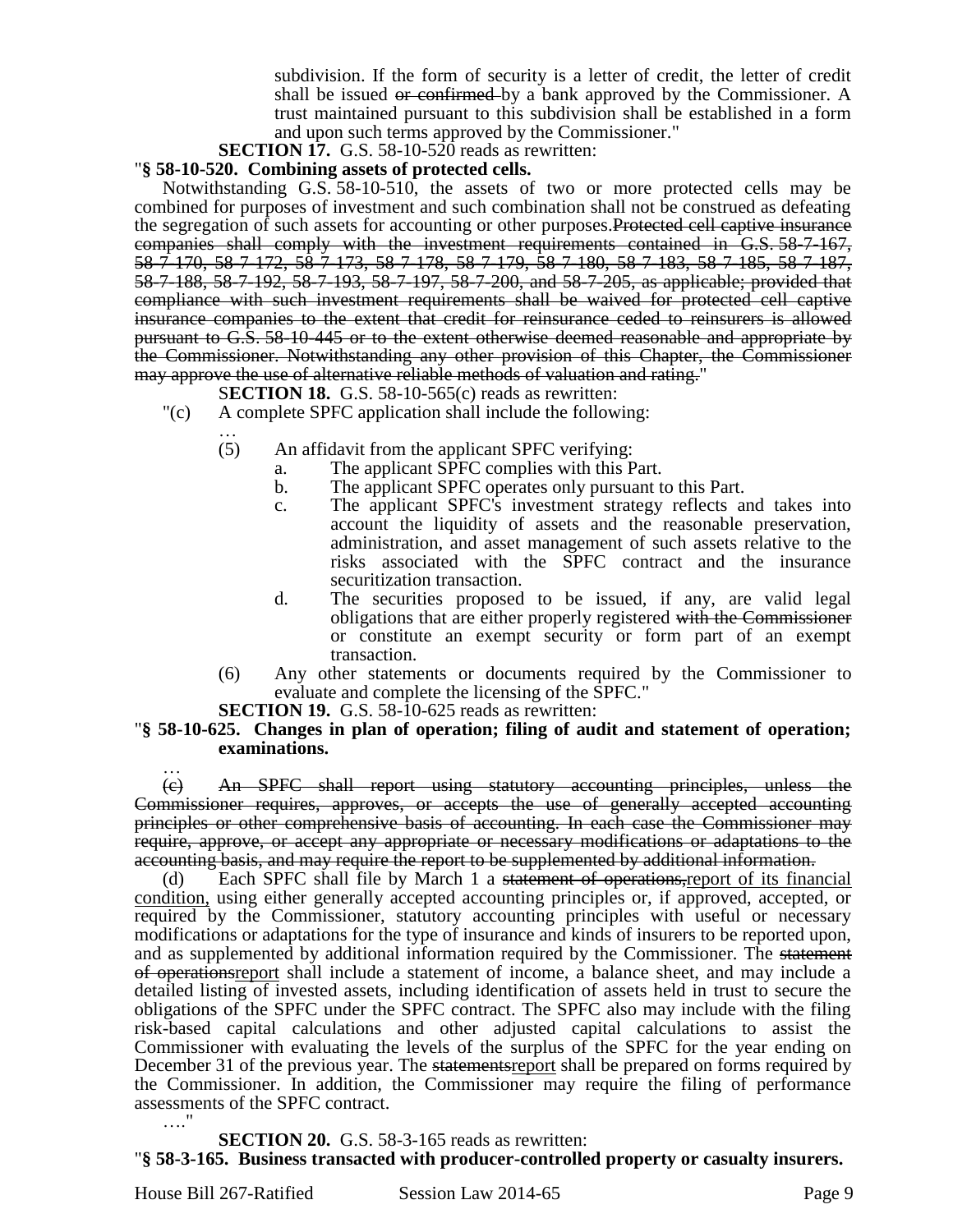- (a) As used in this section:
	- (1) "Accredited state" means a state in which the insurance department or regulatory agency has qualified as meeting the minimum financial regulatory standards promulgated and established from time to time by the NAIC.
	- (2) "Captive insurer" means an insurance company that is owned by another organization and whose exclusive purpose is to insure risks of the parent organization and affiliated companies. In the case of groups and associations, "captive insurer" means an insurance organization that is owned by the insureds, and whose exclusive purpose is to insure risks of member organizations or group members and their affiliates. "Captive insurer" does not include a risk retention group licensed under Part 9 of Article 10 of this Chapter.
	- (3) "Control" and its cognates mean the direct or indirect possession of the power to direct or cause the direction of the management and policies of a person, whether through the ownership of voting securities, by contract other than a commercial contract for goods or nonmanagement services, or otherwise, unless the power is the result of an official position with or corporate office held by the person. Control is presumed to exist if any person directly or indirectly owns, controls, holds with the power to vote, or holds proxies representing ten percent (10%) or more of the voting securities of any other person.
	- (4) "Controlled insurer" means an insurer that is controlled, directly or indirectly, by a producer.
	- (5) "Controlling producer" means a producer who, directly or indirectly, controls an insurer.
	- (6) "Insurer" means any person licensed to write property or casualty insurance in this State. "Insurer" does not mean a risk retention group under Article 22 of this Chapter,includes a risk retention group licensed under Part 9 of Article 10 of this Chapter but excludes a residual market mechanism, a joint underwriting authority, nor and a captive insurer.
	- (7) "Producer" means an insurance broker or brokers or any other person, when, for any compensation, commission, or other thing of value, that person acts or aids in any manner in soliciting, negotiating, or procuring the making of any insurance contract on behalf of an insured other than that person. "Producer" does not mean an exclusive agent or any independent agent acting on behalf of a controlled insurer, including any subagent or representative of the agent, who acts as such in the solicitation of, negotiation for, or procurement or making of an insurance contract, if the agent is not also acting in the capacity of an insurance broker in the transaction in question.

**SECTION 21.** G.S. 58-12-2 reads as rewritten:

# "**§ 58-12-2. Definitions.**

…."

As used in this Article, the following terms have the following meanings:

- (1) Adjusted risk-based capital report. A risk-based capital report that has been adjusted by the Commissioner under G.S. 58-12-6.
- (2) Corrective order. An order issued by the Commissioner specifying corrective actions that the Commissioner has determined are required.
- (3) Domestic insurer. Any insurance company or health organization organized in this State under Article 7 of this Chapter as specified in subdivisions (4b) and (5a) of this section or under Article 15, 65, or 67 of this Chapter.Chapter or any risk retention group organized in this State under Part 9 of Article 10 of this Chapter.

 $^{\rm{ii}}$ 

**SECTION 22.** G.S. 58-22-15 reads as rewritten:

# "**§ 58-22-15. Risk retention groups chartered in this State.**

(a) A risk retention group shall, pursuant to the provisions of Part 9 of Article 10 of this Chapter, be chartered and licensed to write only liability insurance pursuant to this Article and, except as provided elsewhere in this Article, must comply with all of the laws and rules